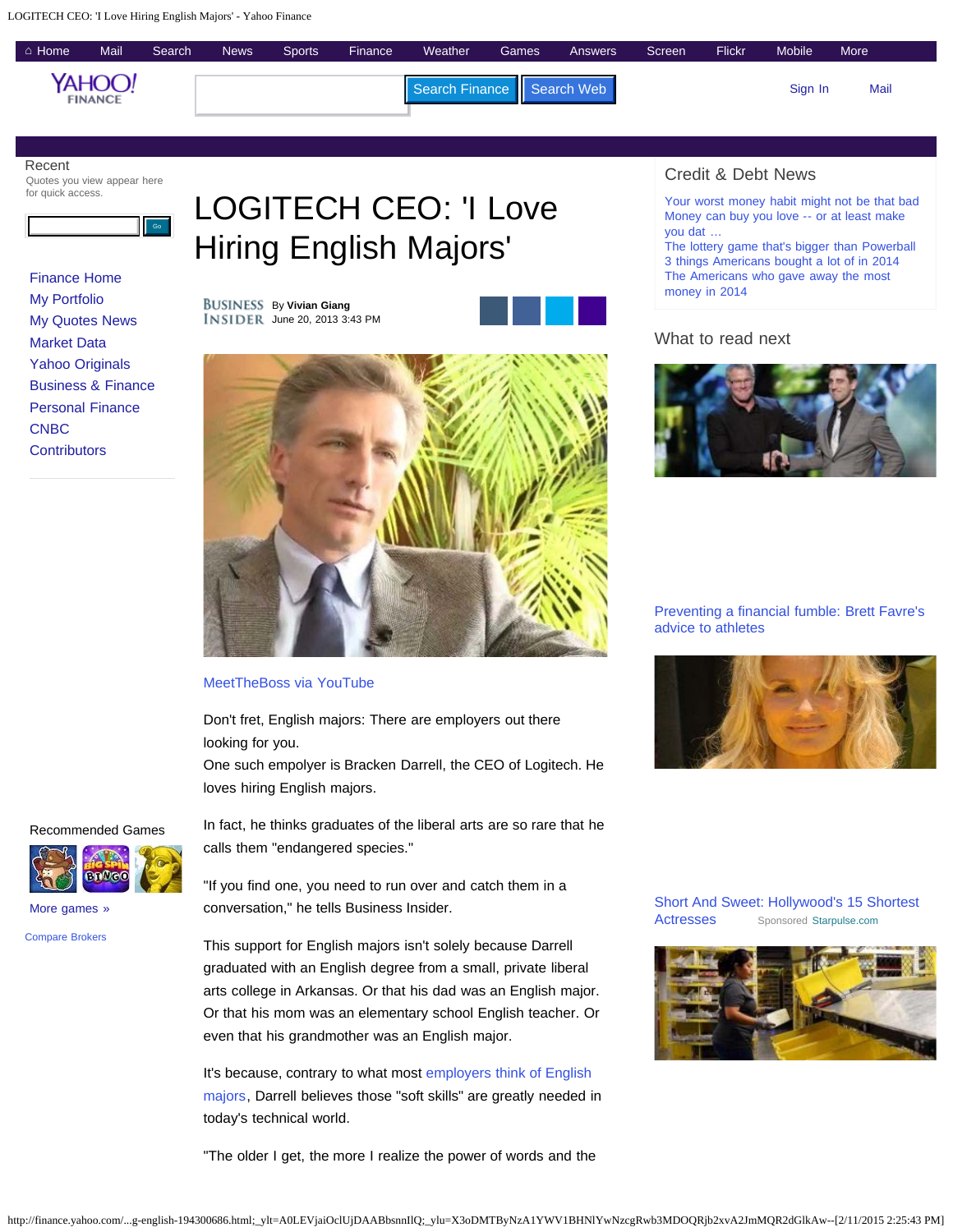power of words in making you think ... the best CEOs and leaders are extremely good writers and have this ability to articulate and verbalize what they're thinking," he says.

In a [survey published Wednesday by](http://accountemps.rhi.mediaroom.com/2013-06-19-Survey-Few-CFOs-Plan-to-Invest-in-Interpersonal-Skills-Development-for-Their-Teams) [Accountemps,](http://accountemps.rhi.mediaroom.com/2013-06-19-Survey-Few-CFOs-Plan-to-Invest-in-Interpersonal-Skills-Development-for-Their-Teams) the top reason CFOS said their workers fail to advance is poor interpersonal skills.

"The most successful guy in Silicon Valley in the last decade was Steve Jobs and he supported the liberal arts..." "You don't have to be an English major to learn how to do this, but the classes do help you express yourself and build communication skills."

These soft skills come from personal aptitudes and attitudes that are often attained after years of studying the liberal arts. Darrell says there's a thoughtfulness about culture that isn't emphasized in majors outside literature and the arts. This understanding of people will affect how you connect to others, which plays a role in your influence and leadership skills.

That's the secret: connecting and communicating. That's what English majors acquire after years of critiquing and discussing their thoughts in group settings. Eventually, they become comfortable with sharing their ideas.

According to Darrell, right now is when we need English majors the most.

"I'm sitting in Silicon Valley [right now] ... this is the most technical place in the country except for maybe the MIT campus ... I mean, there's more engineers per capita here."

"Yet the most successful guy in Silicon Valley in the last decade was Steve Jobs and he supported the liberal arts," Darrell says, referring to Jobs' [quote in 2010](http://online.wsj.com/article/SB10001424053111904875404576532342684923826.html%20) when he said that "it's technology married with liberal arts, married with the humanities, that yields the results that make our hearts sing."

As technology continue to dominate our economy for years to come, Darrell believes that companies would benefit from having "great thinkers" who were taught to dissect and critique various scenarios. In a [piece he wrote in The WSJ earlier this](http://blogs.wsj.com/atwork/2013/06/06/youre-really-differentiated-if-you-understand-humanities/?KEYWORDS=bracken+darrell) [month](http://blogs.wsj.com/atwork/2013/06/06/youre-really-differentiated-if-you-understand-humanities/?KEYWORDS=bracken+darrell), Darrell said design requires "an understanding of art," because "design is certainly more than engineering. It's really the integration of a bunch of things."

Although not many will argue against the value of creative thinking and communicating, today's economy is centered on knowledge, and specific technical skills are needed to obtain jobs that are on the rise.

So how does an English major make it in today's job market?

### [Three reasons why Amazon has room to](http://finance.yahoo.com/news/three-reasons-why-amazon-room-173606890.html) [run: Analyst](http://finance.yahoo.com/news/three-reasons-why-amazon-room-173606890.html)



#### [Brett Favre's advice for Peyton Manning](http://finance.yahoo.com/news/brett-favre-s-advice-for-peyton-manning-203419281.html)



## [Whole Foods needs a big quarter to keep](http://finance.yahoo.com/news/whole-foods-needs-a-big-quarter-to-keep-stock-rally-going-221305885.html) [stock rally going](http://finance.yahoo.com/news/whole-foods-needs-a-big-quarter-to-keep-stock-rally-going-221305885.html)



[Why tech is about to crush the rest of the](http://finance.yahoo.com/blogs/talking-numbers/why-tech-is-about-to-crush-the-rest-of-the-market-221750510.html) [market](http://finance.yahoo.com/blogs/talking-numbers/why-tech-is-about-to-crush-the-rest-of-the-market-221750510.html) [Talking Numbers](http://finance.yahoo.com/blogs/talking-numbers/why-tech-is-about-to-crush-the-rest-of-the-market-221750510.html)